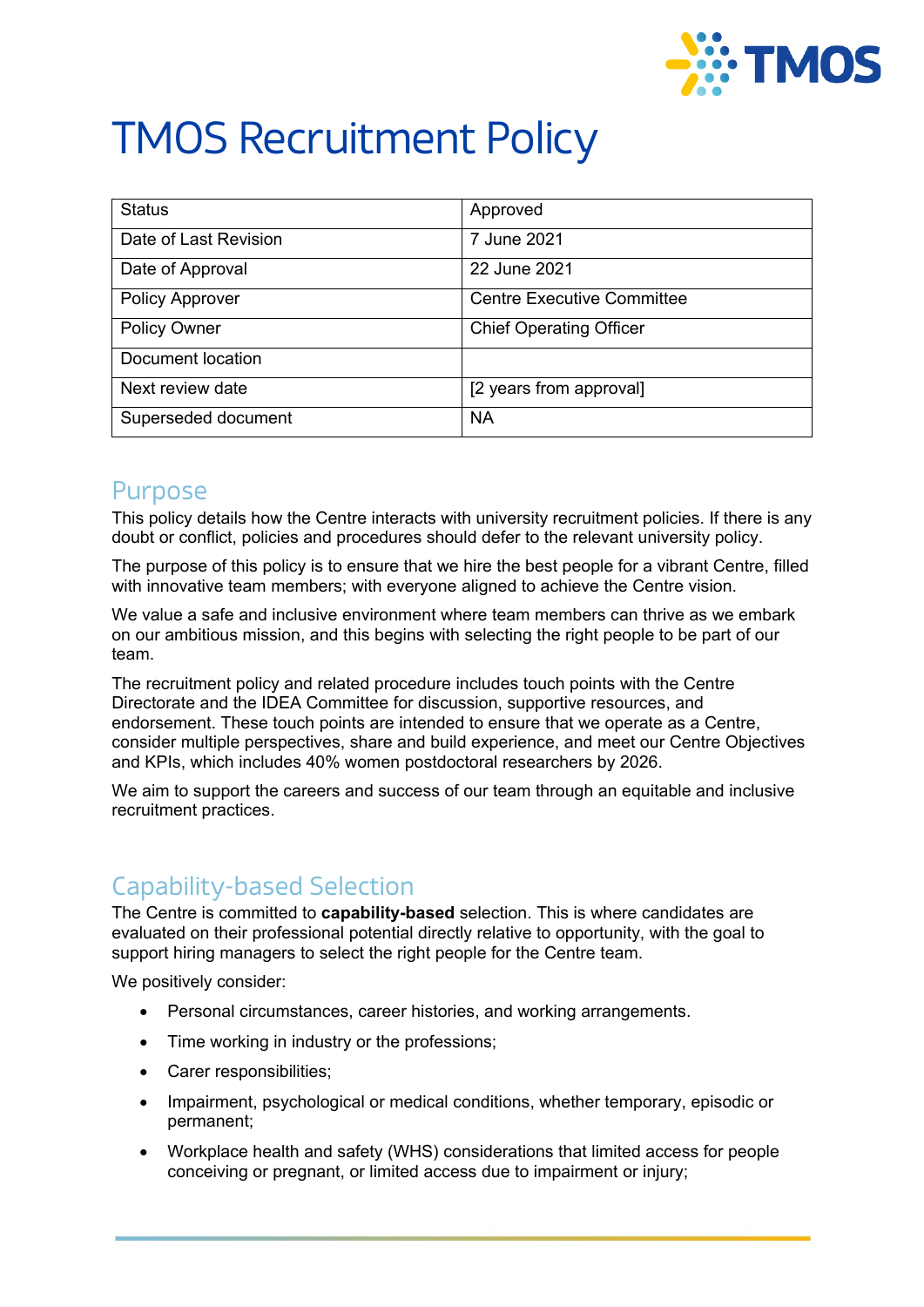- Part-time or flexible working arrangements; and/or
- Career interruptions of any description;
- Opportunities for success.

Personal circumstances and working arrangements may affect career performance and progression because they affect the overall time available for employment-related activities and the capacity to undertake certain types of activity. These, in turn, may affect productivity over time.

All of these factors contribute to our perceived accumulation of merit. Merit cannot be measured objectively as we have unconscious cognitive biases that affect how we view merit and what it means to us individually.

Therefore, Selection Committee members should evaluate and consider a holistic perspective when assessing a candidate's suitability for a role.

The impact of candidate's personal circumstances is part of a holistic assessment of the recruitment case.

This includes consideration of the following:

- Quality and impact of achievements, rather than just the quantity, rate or breadth;
- Commitment, purpose, and drive to be engaged in the advertised role;
- Stage of the applicant's career and their career trajectory;
- Impact of personal circumstances over the period of assessment; and
- Ongoing effects on productivity and achievement beyond the period directly impacted by the staff member's personal circumstances.

The Centre will consider diversity issues and may implement special recruitment measures when advertising and recruiting positions. Special measures include recruitment that is open only to certain groups inclusive of women, gender-diverse or Indigenous people.

Centre positions will be advertised with an explicit reference to equity policy and workplace flexibility, consistent with the advertising policy of the university associated with the specific position.

The Centre will implement *fit-for-purpose* induction, equipping new starters to succeed in their role and the organisation, including career planning.

The following principles apply to advertisement and recruitment for positions:

- Targeted and gender-neutral recruitment advertising to attract women and those from other under-represented groups will occur;
- All positions should be available at a part-time, job sharing or other flexible appointment basis, with due consideration WHS and project requirements;
- The Centre is committed to creating a family-friendly and inclusive environment designed to support all members to achieve a work-life balance;
- Recruitment statistics concerning gender equity and diversity (number of applications, interviews and offers) at each Node are to be reported to the IDEA (Inclusion Diversity Equity and Access) Committee annually;
- The Centre is committed to building a pipeline of professional and research talent.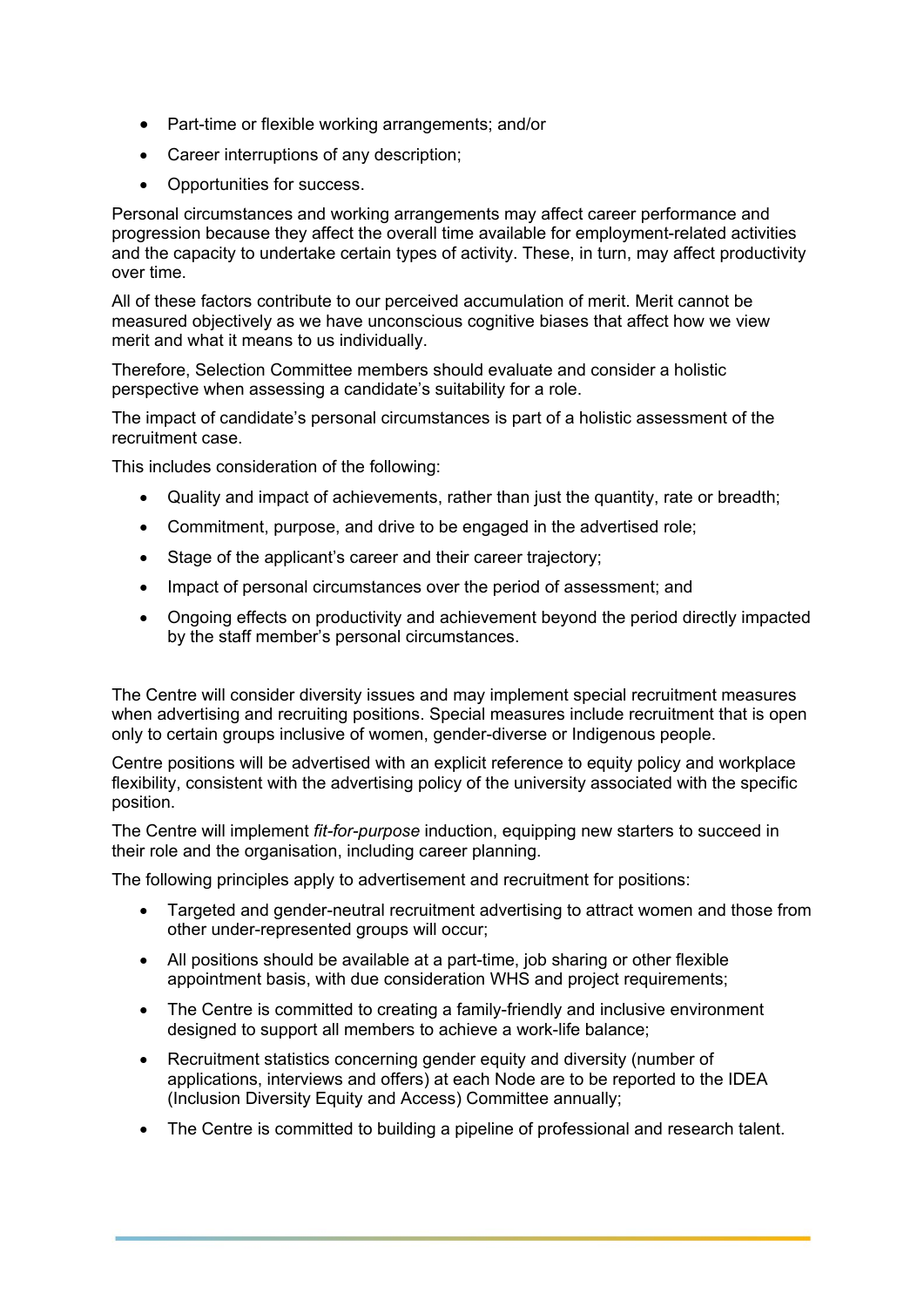#### **Scope**

The Recruitment Policy applies to all positions of employment funded by the Centre, including professionals, academics, and students.

This policy details how the Centre interacts with University recruitment policies. Where there is any doubt, the process defers to the relevant University's recruitment policy.

# General and Special Measures Recruitment

- 1. Recruitment costs such as relocation and visa/immigration are to be borne by the node. ARC funds cannot be used towards these items according to the Grant Guidelines.
- 2. All positions should be available at a part-time (with acceptable FTE range stated in the ad), job sharing or other flexible appointment basis (e.g., compressed work week, varied hours around care duties, working from home day(s) etc.), with due consideration for WHS and project requirements. If a role cannot be offered flexibility and/or part-time it cannot be advertised as such.
- 3. Applicants are not to be asked about their requirements for flexible work arrangements (or FTE if a range is described in the ad) until an offer of employment is made, at which time their job offer will be adjusted if required, noting any visa requirements that may have to be met. If in doubt about such a request, the hiring manager is to consult with the IDEA Committee and their university HR team.
- 4. The Selection Committee must demonstrate an appropriate gender balance. Gender balance can be reached by requesting non-Centre members to participate on the Selection Committee.
- 5. The Selection Committee must include at least one external member from one of the nodes outside the employing university for all research appointments and for senior professional appointments HEW8 and above.
- 6. The Selection Committee should aim at an appropriate gender ratio when short‐ listing applicants. If no gender balance is achieved in the shortlist (excluding special measures) a brief report (as per your university HR requirement) will need to be provided to the IDEA Committee.
- 7. The Selection Committee should identify the qualities that would make for a suitable employee at the outset of shortlisting, prior to the commencement of interviews
- 8. The Centre is to focus on recruiting for excellence and to mitigate against the influence of both conscious and unconscious bias.
- 9. To retain women and those from other under-represented groups, the Centre will fund and provide a wide range of professional development and leadership opportunities as well as inclusion and diversity training.
- 10. To support Early Career Researcher (ECR) employment stability, postdoctoral researchers will be hired for a minimum of three years or two years extendable by one year (full time equivalent). The extension is granted following a satisfactory probation period of not more than 12 months.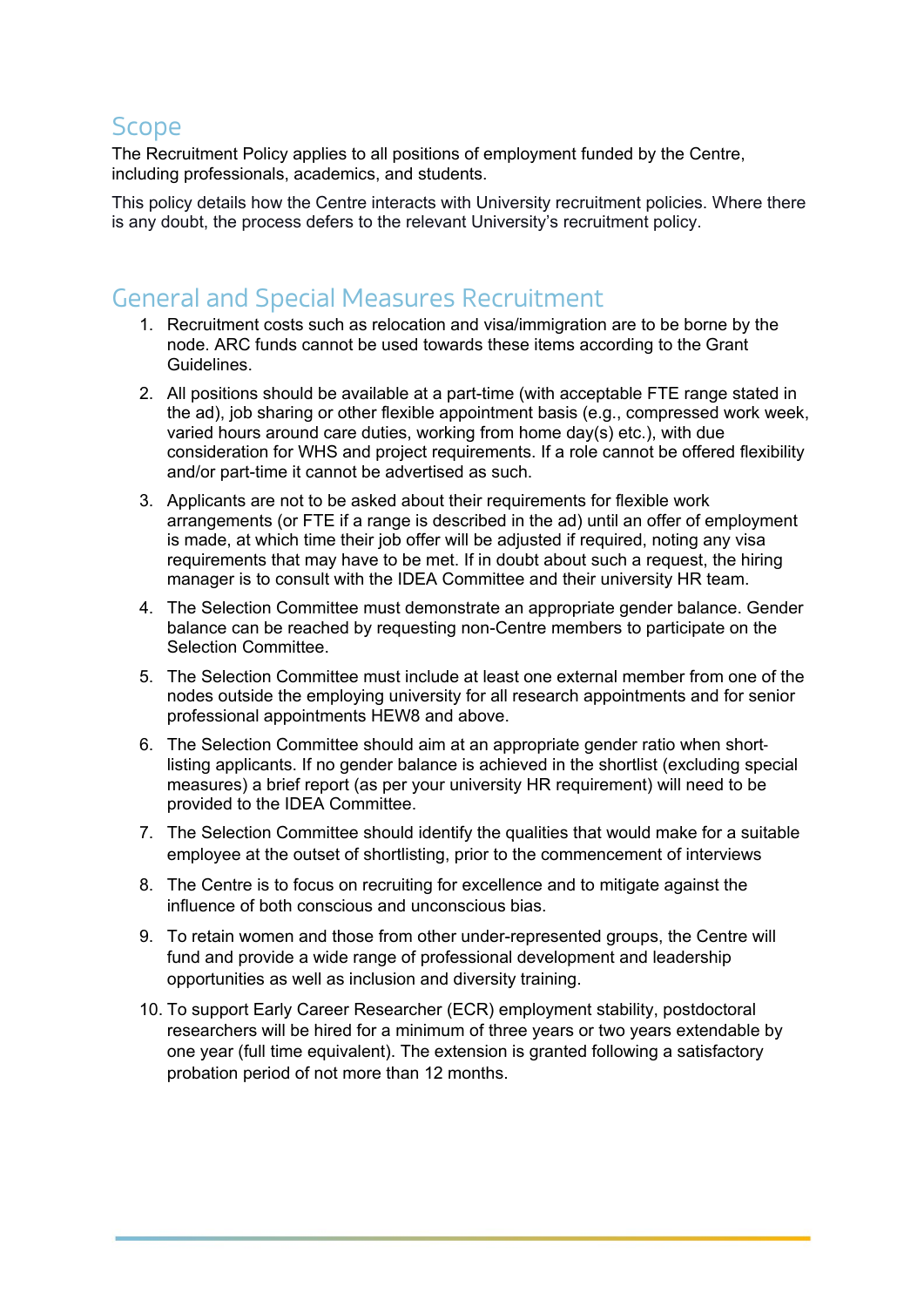# Short-term appointments

Short-term appointments (12 months or less) may be made to bridge high performing personnel that we wish to retain or recruit into the Centre. Short-term or casual appointments are also appropriate for hiring undergraduate students as interns in Centre-related activities. Short term or casual appointments might be unavoidable at times to meet the needs of projects in a complex world.

However, all cases for a short-term appointments (excluding undergraduate students), including the renewal of short term/casual contracts, must be discussed with the Centre Directorate for the Centre perspective and endorsement.

Nodes are responsible for their budgets, including the payment of costs incurred in hiring a staff member, such as increases in salary due to increments or promotion. Nodes are also responsible for severance pay as per their university procedures. It is the responsibility of the hiring manager to identify if the hire will incur severance at the end of their contract, and budget for this accordingly. ARC funds do not cover severance and each university has its own procedures for severance.

#### Internal Transfer

The Centre is based on a collaboration of several universities and partners. Each participating organisation will need to recruit specialised personnel to perform the tasks associated with the research and strategic plans. Occasionally, staff or students may seek transfer between nodes for various reasons.

The Centre Directorate need to ensure that such situations are handled fairly and transparently, in collaboration with the relevant CI(s), staff or student, and their university administration.

Affected personnel are to contact [tmos@anu.edu.au](mailto:tmos@anu.edu.au) in the first instance.

## Direct Appointments

This pertains to long term (12 month or longer contracts) direct appointments, otherwise see the section on short term appointments.

Prior to initiating the university process for direct appointments, the hiring manager must present the Centre Directorate with the candidate's CV and a brief message explaining the requirement for a direct appointment, including consideration of the IDEA Framework.

After discussion and endorsement by the Directorate, the hiring manager can follow their university-based process for the appointment. If an interview is required for the direct appointment there should be a Chief Investigator from a node external to hiring institution on the interview panel.

#### Student Recruitment

Research students are an integral part of the Centre's success. Each node will recruit candidates to undertake PhD degrees through the life of the Centre, some of whom will be awarded stipends from the Centre.

Like other recruitment, these will be capability-based appointments, particularly where Centre funded-stipends are concerned.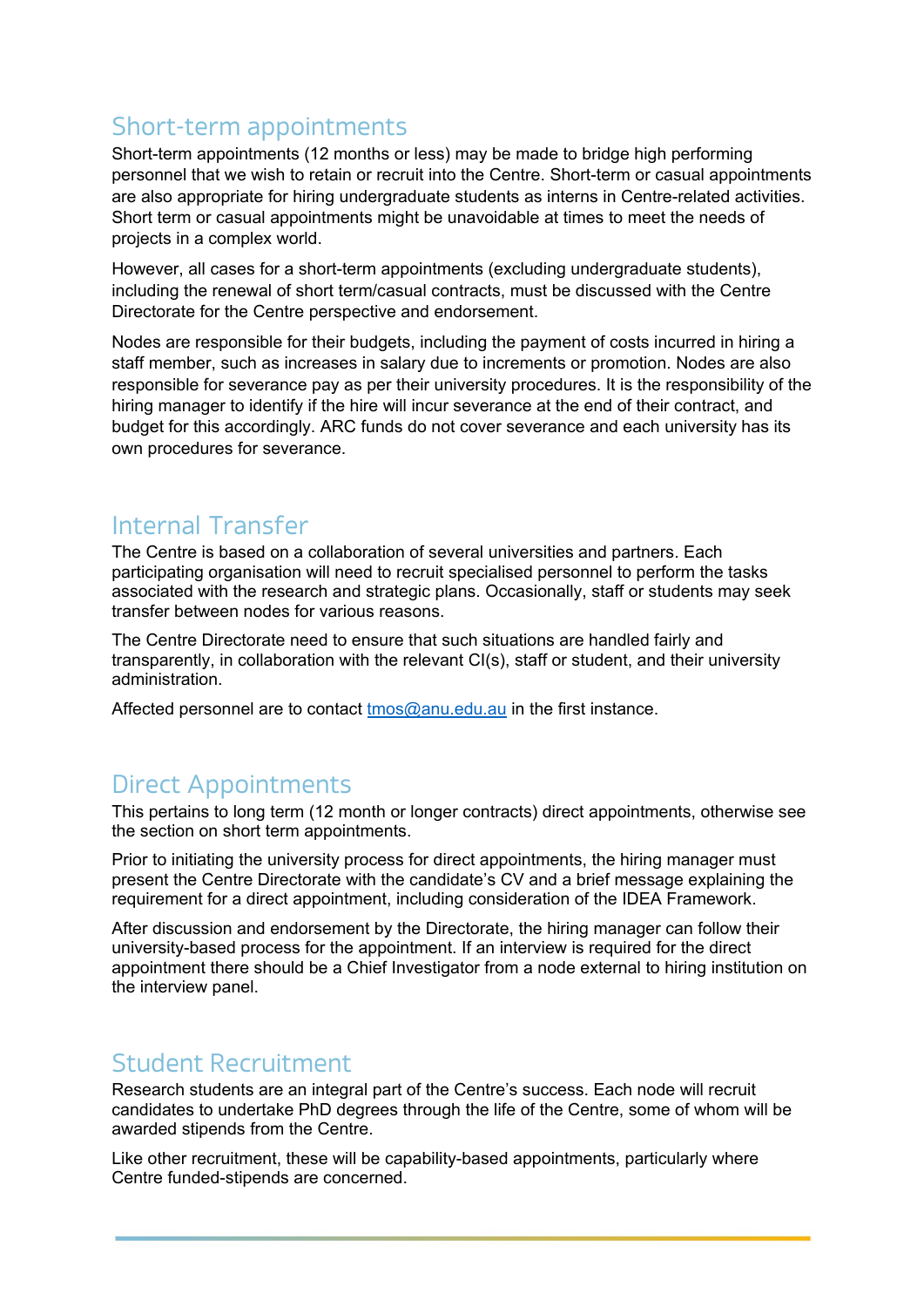Diversity must also be firmly in mind as HDR students create the pipeline for future research, industry, and other professional workforces.

#### Special Measures

Targeted and gender-neutral recruitment advertising to attract women and those from other under-represented groups, such as Indigenous Australians, will be undertaken from time to time. The Centre is committed to improving inclusion, diversity, equity and access and the promotion and retention of women and other under-represented groups. Special measure recruitment will be undertaken within nodes where the university holds temporary exemption from the Equal Opportunities Act.

| Date                | <b>Status</b>                  | Author(s)                                                 |  |
|---------------------|--------------------------------|-----------------------------------------------------------|--|
| 7 June 2021         | <b>Minor Revisions</b>         | <b>Mary Gray</b>                                          |  |
| 4 June 2021         | <b>Minor Revisions</b>         | Mary Gray, Hoe Tan, Madhu<br><b>Bhaskaran</b>             |  |
| 2 June 2021         | <b>Minor Revisions</b>         | <b>Mary Gray</b>                                          |  |
| 27 May 2021         | <b>Revisions</b>               | <b>Mary Gray</b>                                          |  |
| May 26 2021         | <b>Revisions</b>               | <b>Peter Nowotnik</b>                                     |  |
| May 24 2021         | <b>Revisions</b>               | <b>Mary Gray</b>                                          |  |
| May 20 2021         | <b>Draft for consideration</b> | <b>Peter Nowotnik</b>                                     |  |
| Dec 9 2020          | <b>Minor edits</b>             | <b>Mary Gray</b>                                          |  |
| Sep 15 2020         | <b>Revisions</b>               | Mary Gray, CIs                                            |  |
| Aug 8 2020          | <b>Revisions</b>               | <b>Mary Gray</b>                                          |  |
| Aug 1 2020          | <b>Revisions</b>               | <b>Madhu Bhaskaran</b>                                    |  |
| <b>July 29 2020</b> | <b>Revisions</b>               | <b>Mary Gray</b>                                          |  |
| <b>July 12 2020</b> | <b>Revisions</b>               | <b>Madhu Bhaskaran</b>                                    |  |
| <b>July XX 2020</b> | <b>Revisions</b>               | <b>IDEA@RMIT Helen Boyd</b>                               |  |
| <b>May XX 2020</b>  | <b>Draft for consideration</b> | <b>Derived from CAASTRO by Mary</b><br>Gray, Melissa Drum |  |

# Document Versions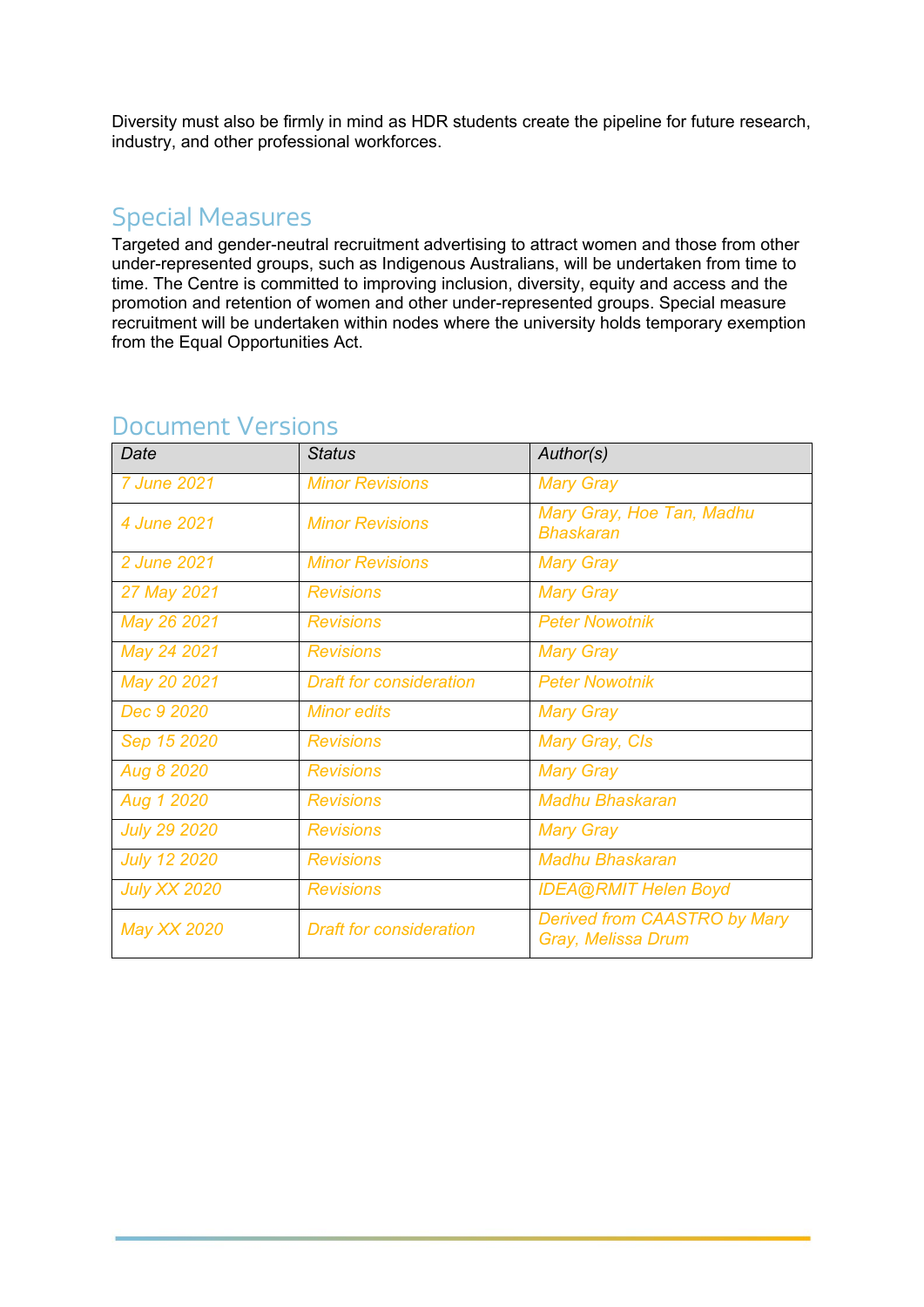# Recruitment Procedure

| <b>Status</b>          | Approved                          |
|------------------------|-----------------------------------|
| Date of Last Revision  | 7 June 2021                       |
| Date of Approval       | 22 June 2021                      |
| <b>Policy Approver</b> | <b>Centre Executive Committee</b> |
| <b>Policy Owner</b>    | <b>Chief Operating Officer</b>    |
| Document location      |                                   |
| Next review date       | [2 years from approval]           |
| Superseded document    | <b>NA</b>                         |

This procedure details how the Centre interacts with university recruitment procedure. If there is any doubt or conflict, policies and procedures should defer to the relevant university policy and procedure.

All recruitment activity in the Centre must abide by this procedure.

## Appointment identified

The need for appointment is identified from the strategic plan or the budget, or on nomination due to a target of opportunity.

The hiring manager is to contact [tmos@anu.edu.au](mailto:tmos@anu.edu.au) when they first become aware of their hiring need. The Centre can deploy appropriate resources to support recruitment activities when given notification.

#### Position description

- The research position description is developed by the hiring manager, in consultation with the relevant Theme Co-Leader(s) following the University's procedures and templates.
- For professional staff, the position description must be developed by the hiring manager and Chief Operations Officer following the University's procedures and templates.
- The Centre Directorate (Director, Deputy Director and COO) must be informed of recruitment [\(tmos@anu.edu.au\)](mailto:tmos@anu.edu.au).
- The IDEA Committee will be available to provide feedback, in addition to the employing university process – especially on avoiding gendered language for key selection criteria.

#### Advertising

• Node Directors and hiring managers are responsible for internal HR procedures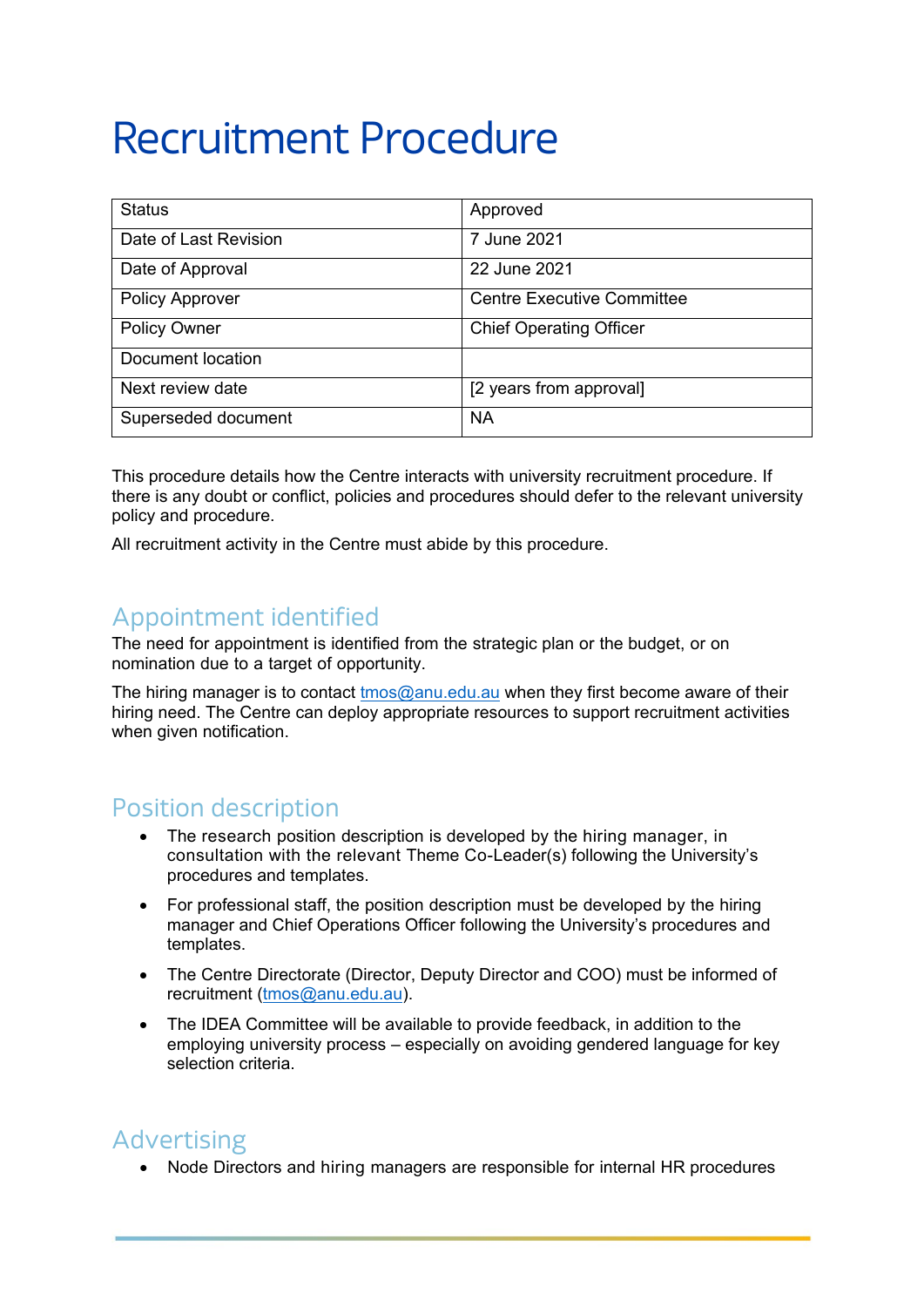involving hiring approval, grading, and advertising within their own University.

- The hiring manager must consider if a special measures recruitment is required, with reference to the IDEA Framework, by reflecting on the gender balance at their node, and in their team.
- The IDEA Committee will advise the process of compiling position descriptions and advertising to ensure that the language used is gender neutral and proactively appealing to all candidates.
- All positions are to be advertised as being available flexibly, either part time or full time (with acceptable FTE range stated in the ad), job sharing or other flexible appointment basis (e.g., compressed work week, varied hours around care duties, working from home day(s) etc., unless there are WHS requirements or *strict* project delivery requirements. If a project cannot be offered on a part-time or flexible basis, do not advertise it as such.
- Hiring managers commit to working with their institutional equity, diversity, and inclusion representatives at their employing universities and via the IDEA Committee to explore recruitment avenues under-represented groups, including Indigenous HDR students and staff.
- The hiring manager is to send a link to the published ad(s) to the Centre Directorate and Chief Investigators to distribute through their networks and to share on social media accounts.
- The following **standard wording** must be used in all Centre job adverts:

*The ARC Centre of Excellence for Transformative Meta-Optical Systems (TMOS) brings together five Australian and 13 leading international universities as well as Australian and global companies to create entirely new optics-based technologies with enormous market potential. The Centre has received \$34.9 million funding from the Australian Research Council to operate from 2020-2027.*

*TMOS will develop the next generation of miniaturised optical systems with functionalities beyond what is conceivable today. By harnessing the disruptive concept of meta-optics, the Centre will overcome complex challenges in light generation, manipulation and detection at the nanoscale. The Centre brings together a trans-disciplinary team of world-leaders in science, technology and engineering to deliver scientific innovations in optical systems for the Fourth Industrial Revolution.*

*As a Centre, we strongly believe that diversity improves ideas and innovation and leads to better outcomes and productivity. Diversity and fostering a culture of inclusiveness will be a key contributor to the scientific excellence of TMOS. Along with other initiatives, we will provide carer grants to support our centre members with caring / family responsibilities to participate in professional activities.*

*TMOS aims to develop a multidisciplinary, dynamic, interactive and collaborative culture fostering future research leaders who thrive in academic excellence and are equipped with strong transferable skills. The Centre will also offer a mentoring program for early career researchers while providing opportunities to hone other skills such as outreach, industry engagement, and building international networks.*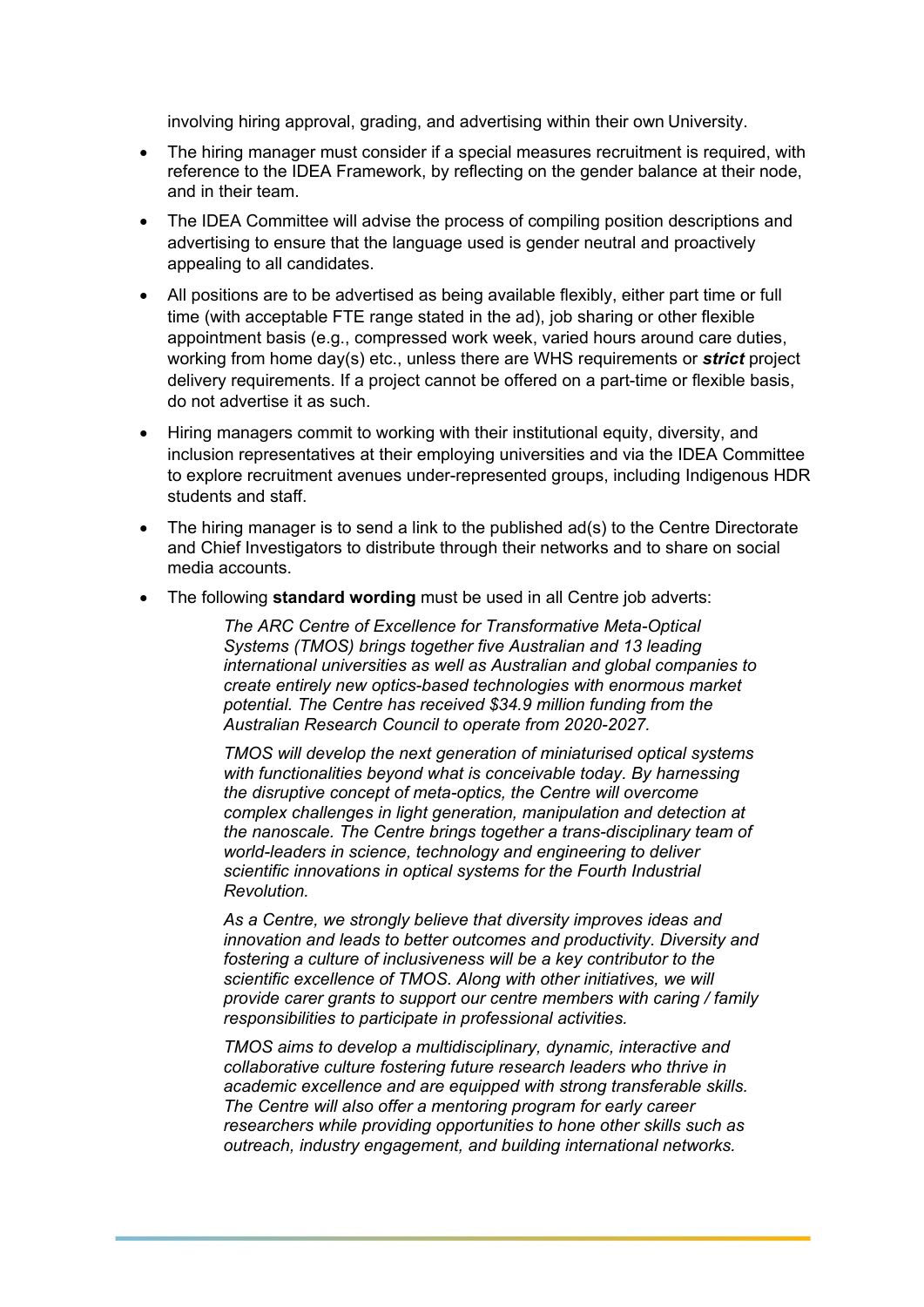## Recruitment

- Selection Committees must include members from a diversity of backgrounds and experience and reflect gender balance and include a representative from another node.
- The Selection Committee for research recruitment must include a Theme Co-Leader or their delegate as a member.
- Selection Committee members are required to complete the unconscious bias awareness training that is available at their node, or have attended a Centre training session, within the last two years.
- Where possible, when multiple roles are being simultaneously advertised at different nodes, there should be independence of the selection committees to prevent a conflict of interest.
- Information about the recruitment process must be recorded and provided, as described in the *Data Collection* section.

## Candidate interviews

- If panel members have any conflict of interest that prevents them reviewing the candidates, then the conflicted party should be removed from discussions and decision-making where the conflict occurs. Advice can be sought from the COO and the IDEA Committee.
- Shortlisting, interviews and ranking of candidates proceeds as per internal university policy. It is strongly recommended that longlisting and shortlisting is done individually by panel members *before* the selection panel discussion to avoid group bias.
- The Selection Committee should aim at a gender balance when short-listing candidates. If the shortlist gender balance is not achievable (excluding special measures) a report will need to be provided as described in the *Data Collection* section. This report may be a copy of any similar report required by HR at the recruiting node.

#### Making an offer

- When a preferred candidate has been identified and agreed to by the panel members an offer can be made according to the employing university policies. At this time, candidates must be notified of their flexible work options.
- The IDEA Committee will be available for any advice required on negotiations, level of appointment and length of term.
- Once a candidate is satisfied with the terms of employment a formal offer of employment should be prepared for their consideration as per host university procedures.
- If a candidate formally accepts the position, the hiring manager notifies the Centre Directorate Team (Director, Deputy Director and COO) of their acceptance and start date. The hiring manager will also keep the Node Director and Theme Leader informed on this.
- If a candidate has applied to multiple positions and an offer is made to this candidate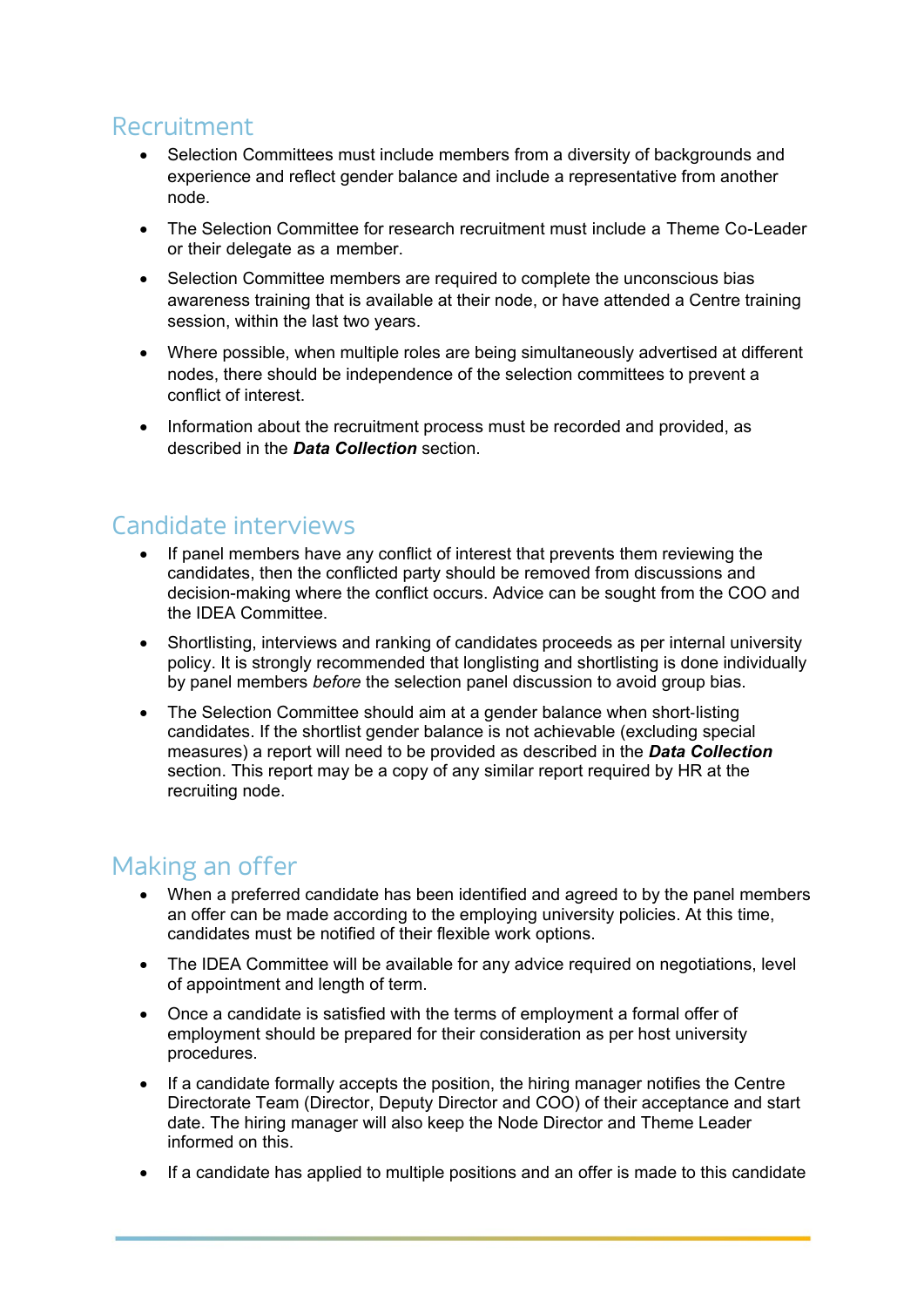for multiple positions, they will have the option decide the position they accept. The various selection committees must not collude to make one offer per person, nor share information during negotiation, as this is a conflict of interest.

## Flexible Terms

The terms of employment must be confirmed at the time the job offer is made, and it is to be included in the employment contract.

#### Amendments to terms

Applications to amend the terms of employment from part‐time to full‐ time or full‐time to part‐time will be actively considered on an individual basis and subject to budget considerations and University policies.

#### Position not filled

- If a preferred candidate declines an offer, reserve candidates should be approached as per university policy.
- If there is no suitable candidate, the hiring manager must still provide the information required under *Data Collection*.

## Data Collection

Data collection is vital for monitoring our recruitment activity.

Monitoring our activity gives the professional team and the IDEA Committee information that can be used to support hiring managers to be successful in recruiting the right candidates. For example, supporting the improvement of ad text to attracted better candidates, resources and marketing campaigns, and onboarding and induction support, or opting into a special measures recruitment round.

The hiring manager is required to keep a detailed record of the recruitment, including recruitment that does not result in an offer of employment.

The following information is required:

- Open dates, position description, ad text, outlets advertised, and the names (gender, nationality) of panel members to [tmos@anu.edu.au](mailto:tmos@anu.edu.au)
- Upon the closure of the ad, please provide the number of applicants (eligible/ineligible) and their gender, and the number of shortlisted applicants and their gender and nationality to [tmos@anu.edu.au.](mailto:tmos@anu.edu.au)
	- $\circ$  This is to be provided before interviews are booked. A brief justification if 50-50 men/women shortlisting is not occurring also submitted at this time.
- Name of candidate(s) that were successful, and a brief description of their flexible work arrangements and their proposed commencement date if known to [tmos@anu.edu.au.](mailto:tmos@anu.edu.au)
- This information is to be provided to [tmos@anu.edu.au](mailto:tmos@anu.edu.au) for audit purposes and will provided to the IDEA Officer and IDEA Committee Chair upon receipt of the